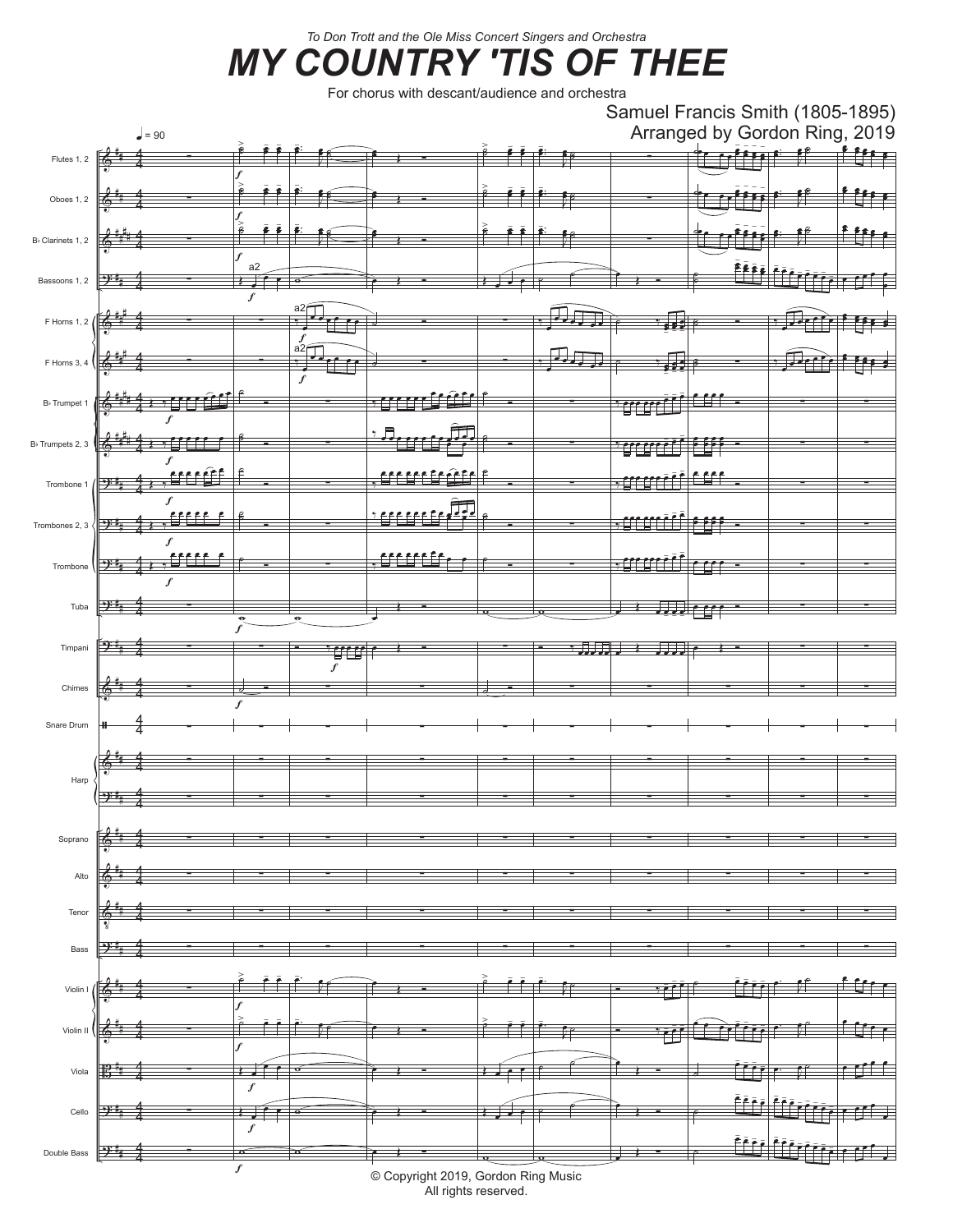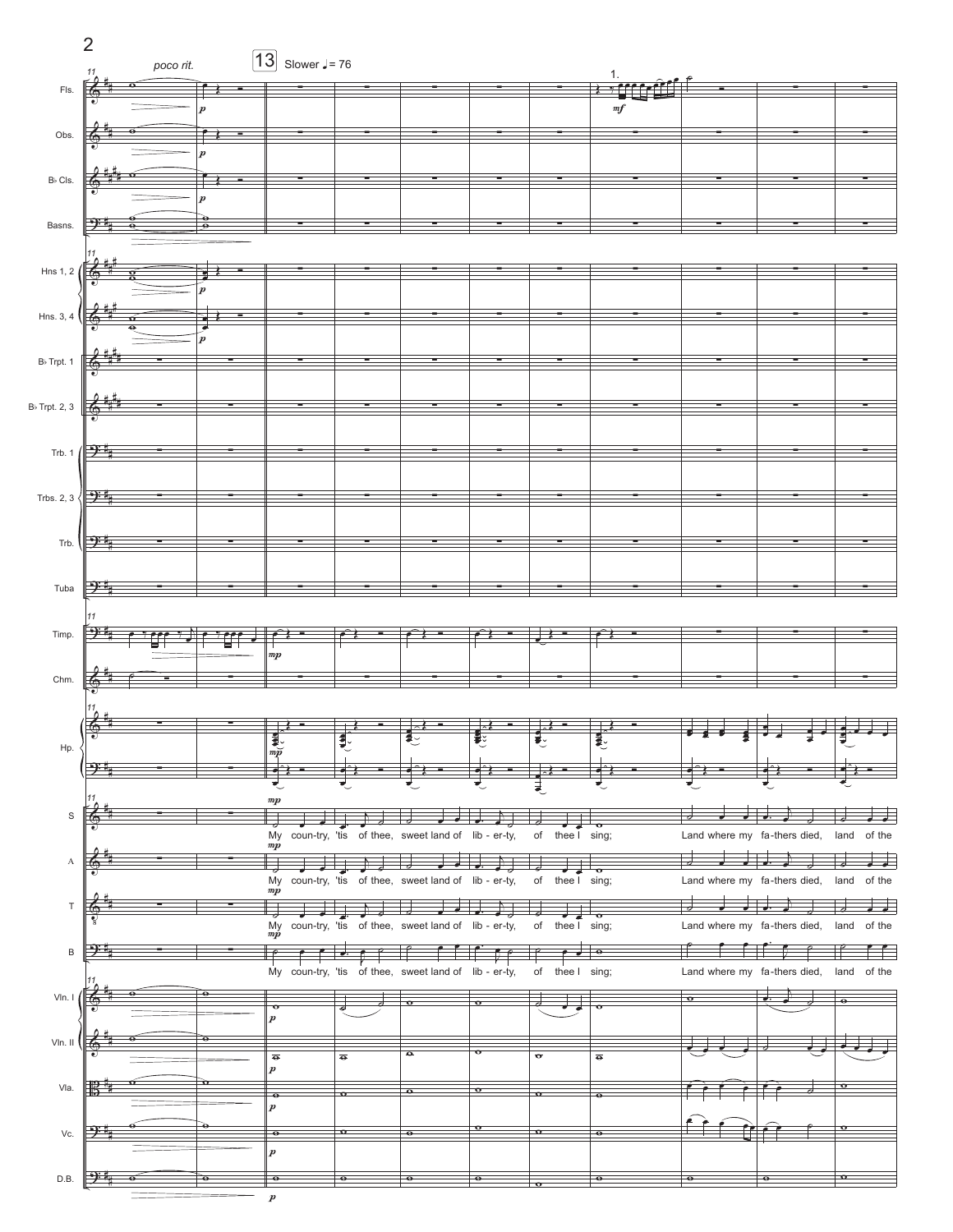

3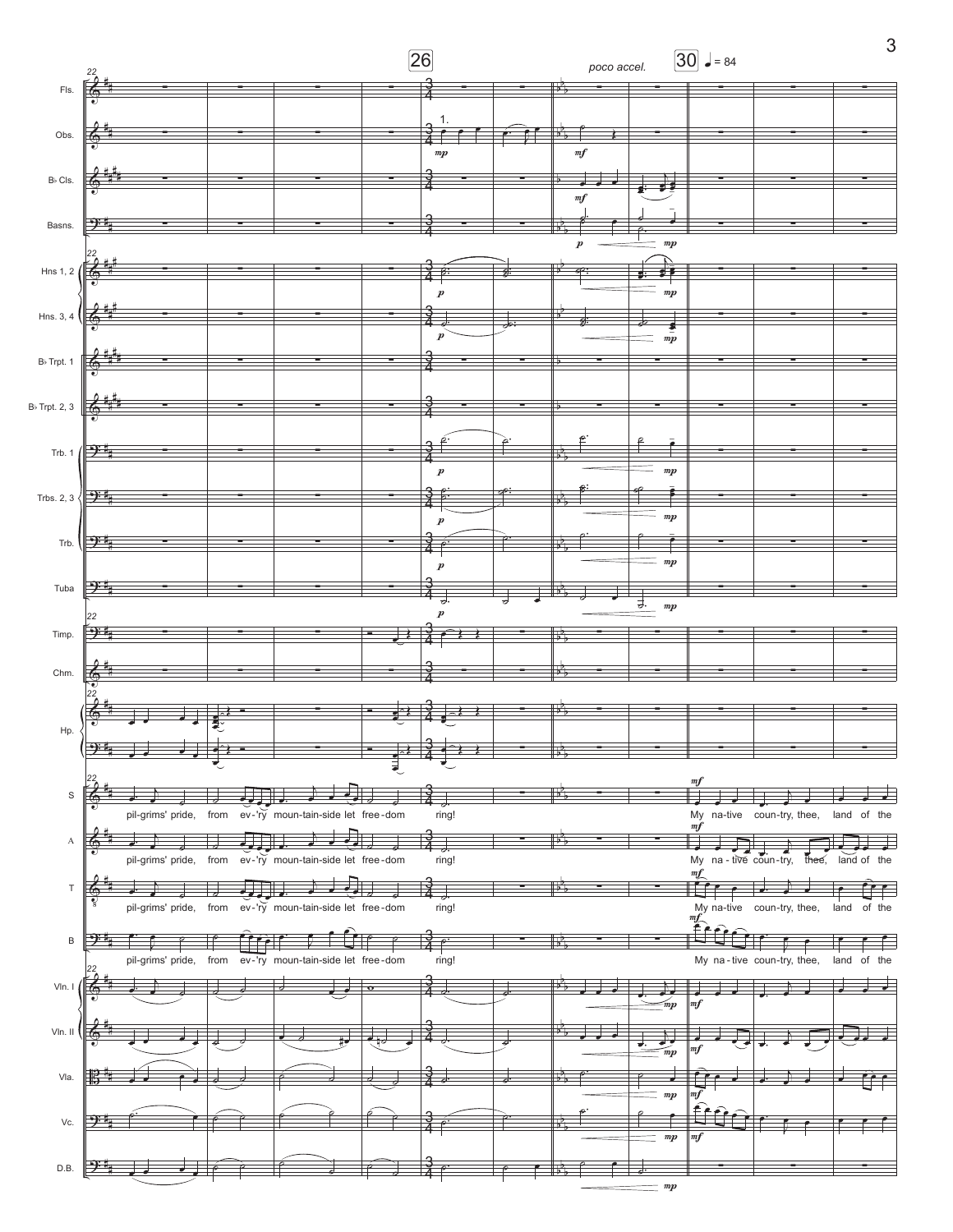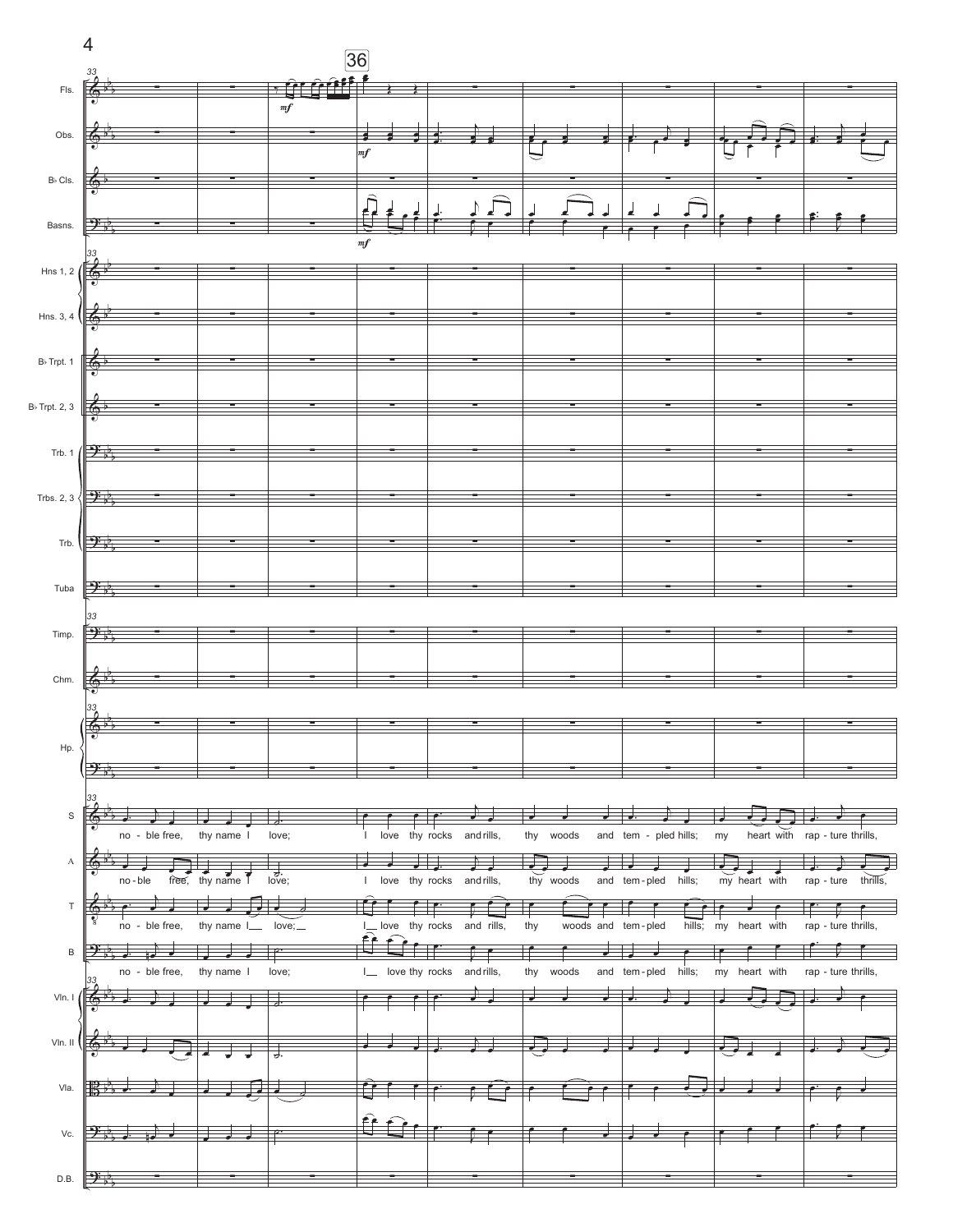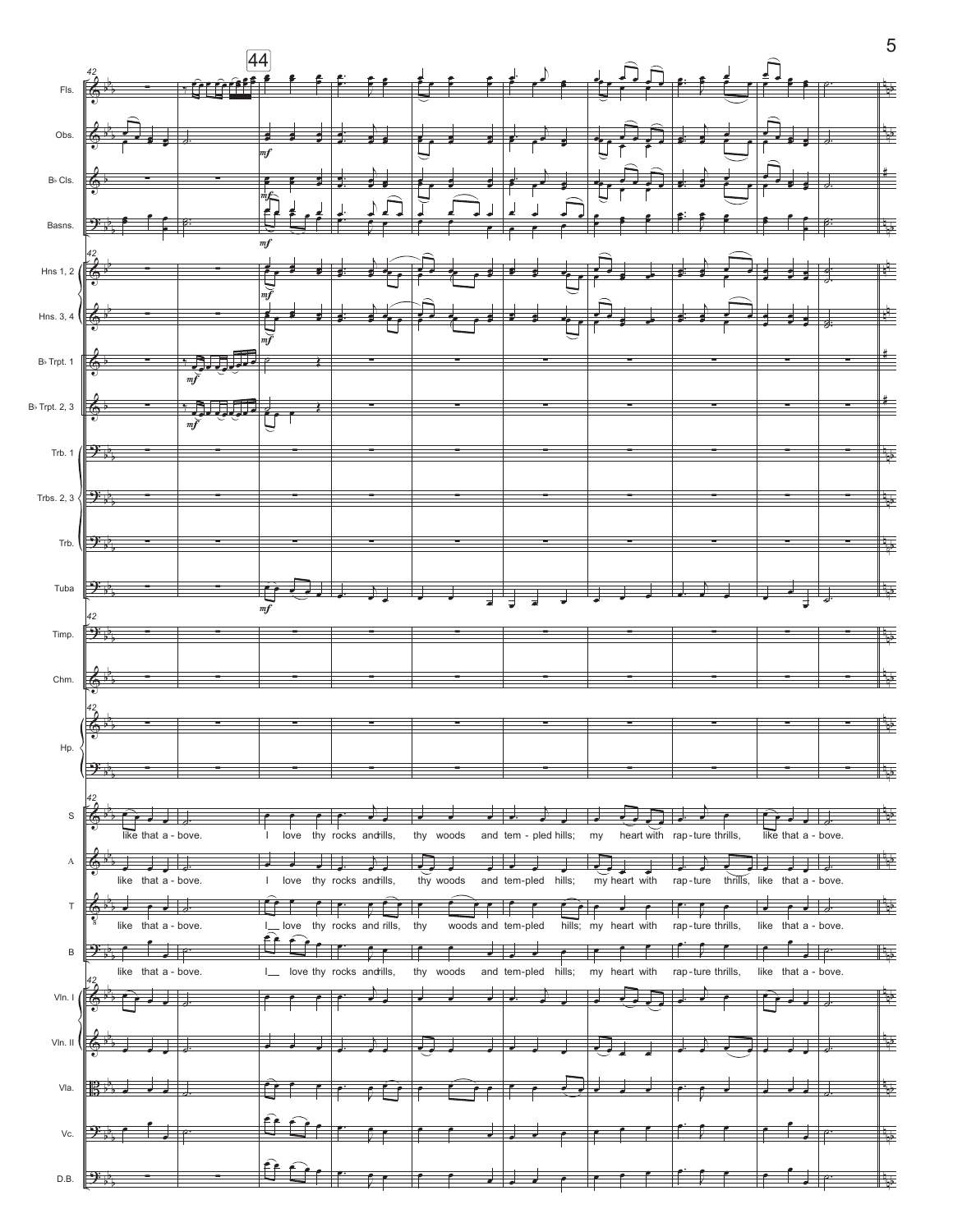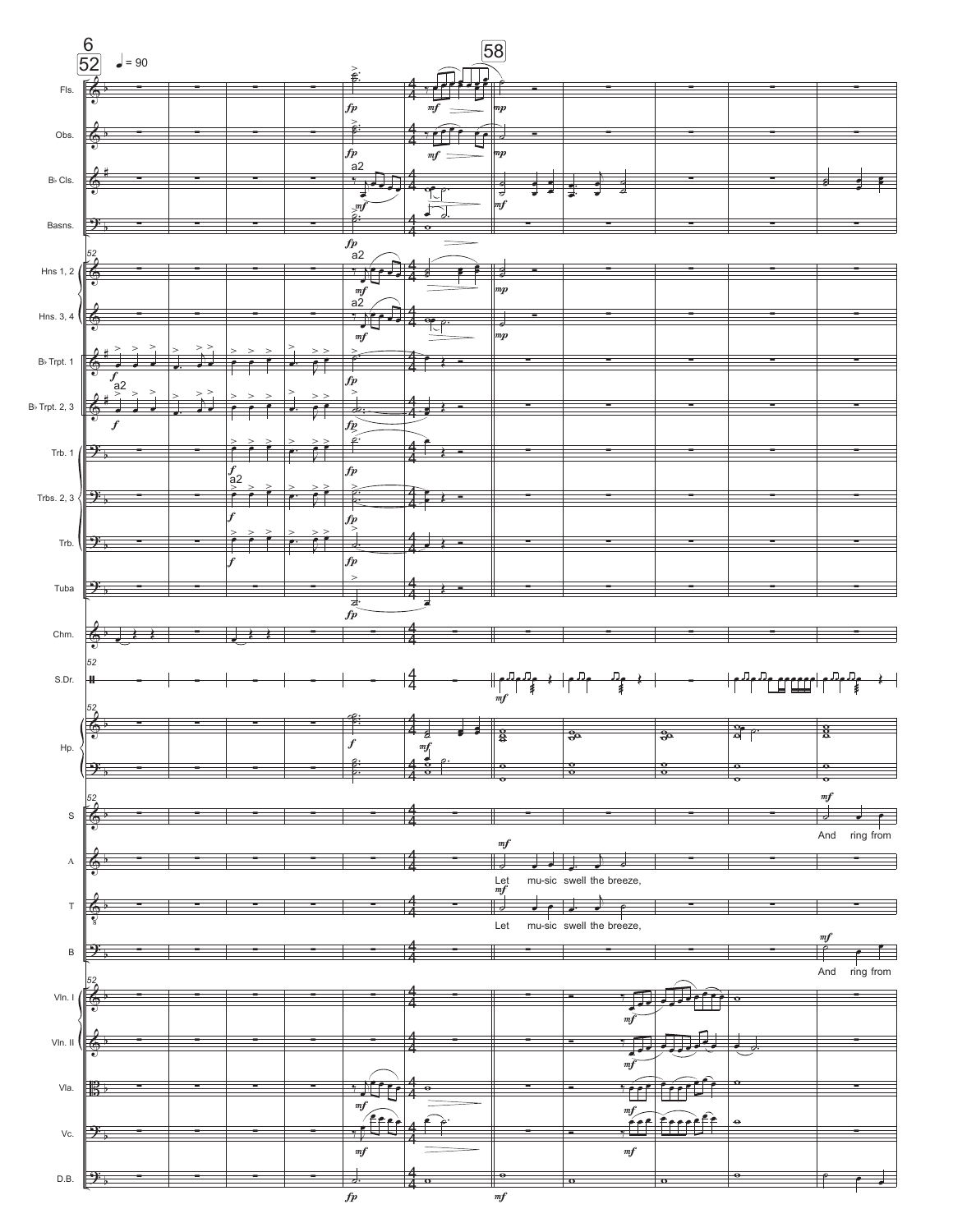

 $\overline{7}$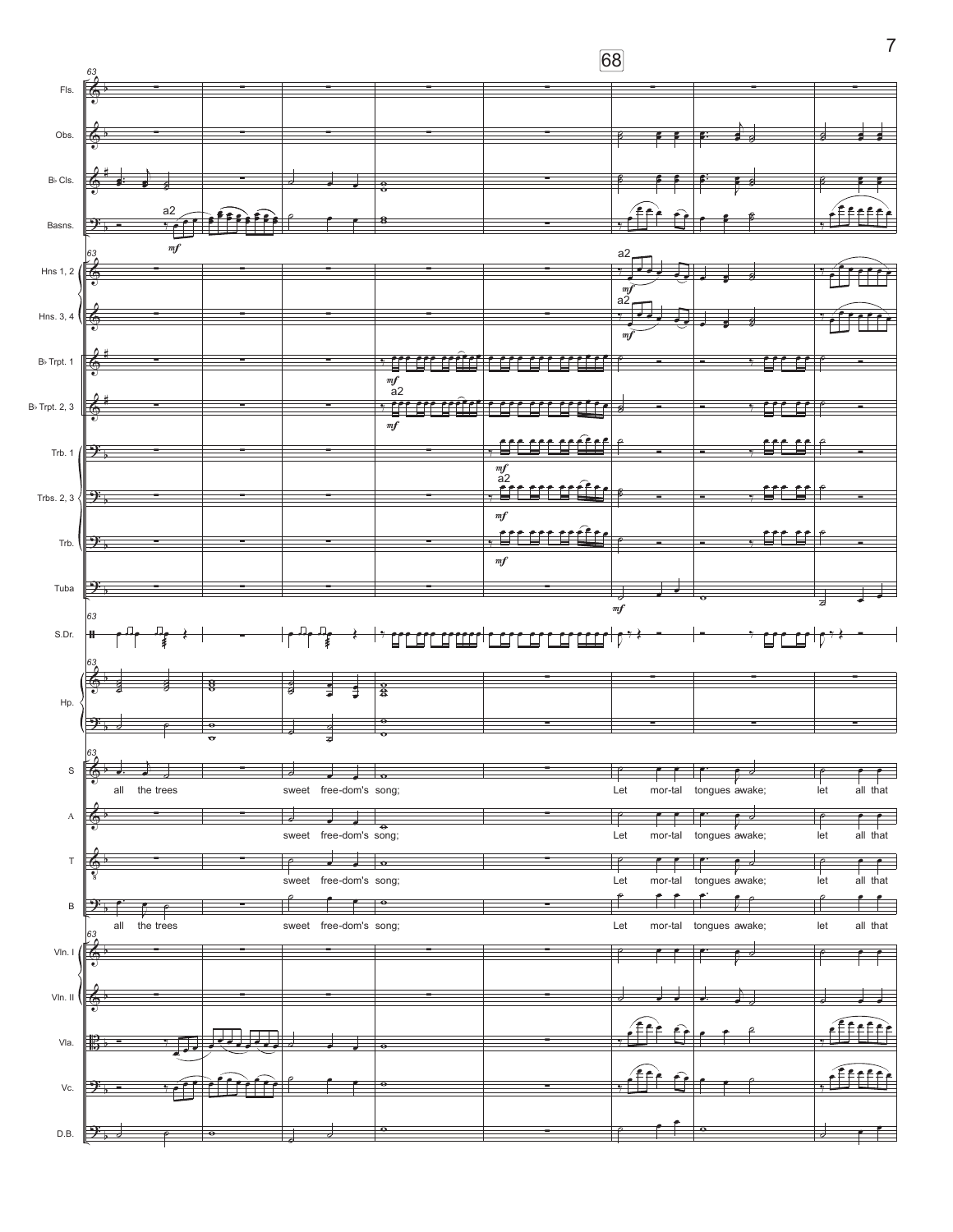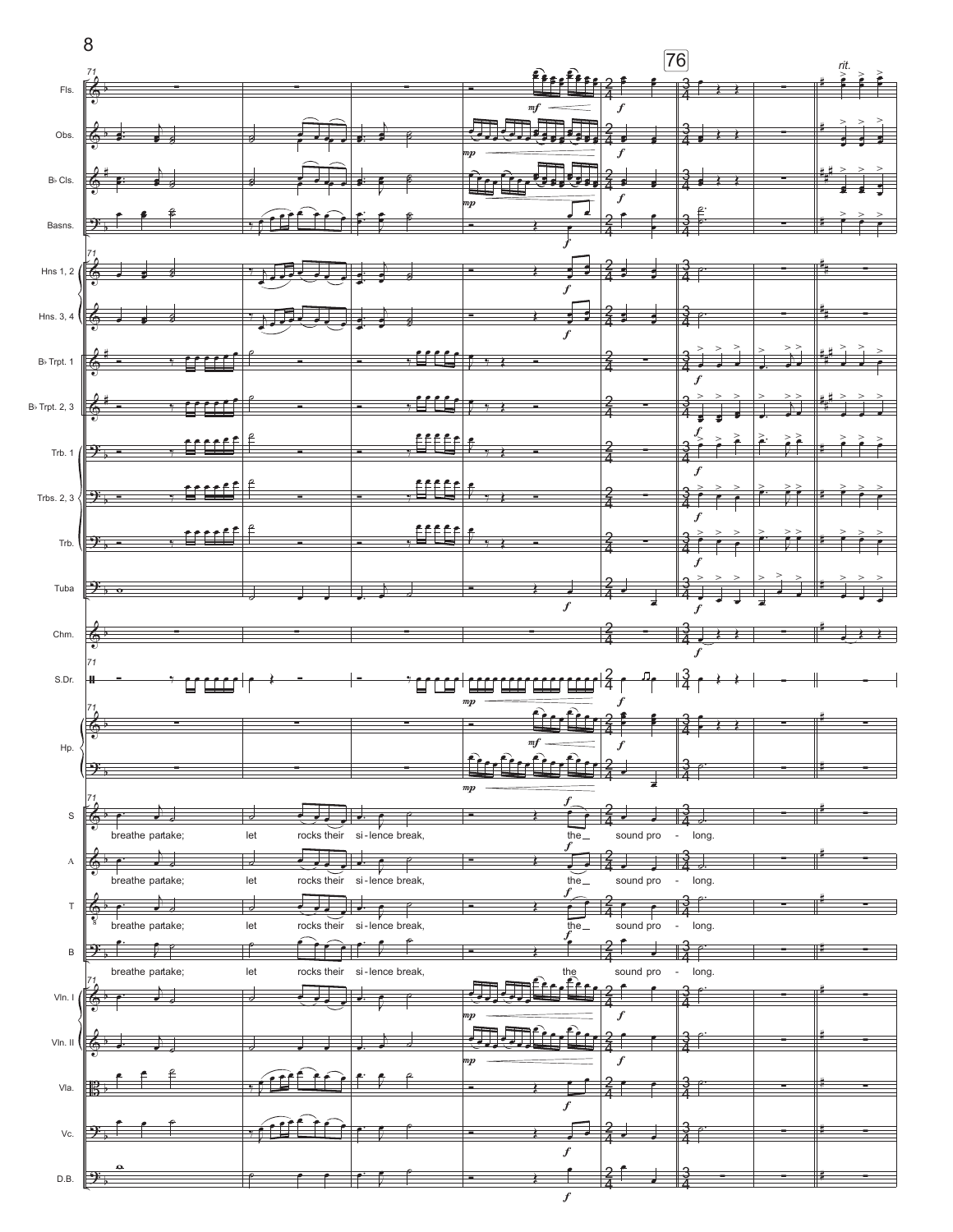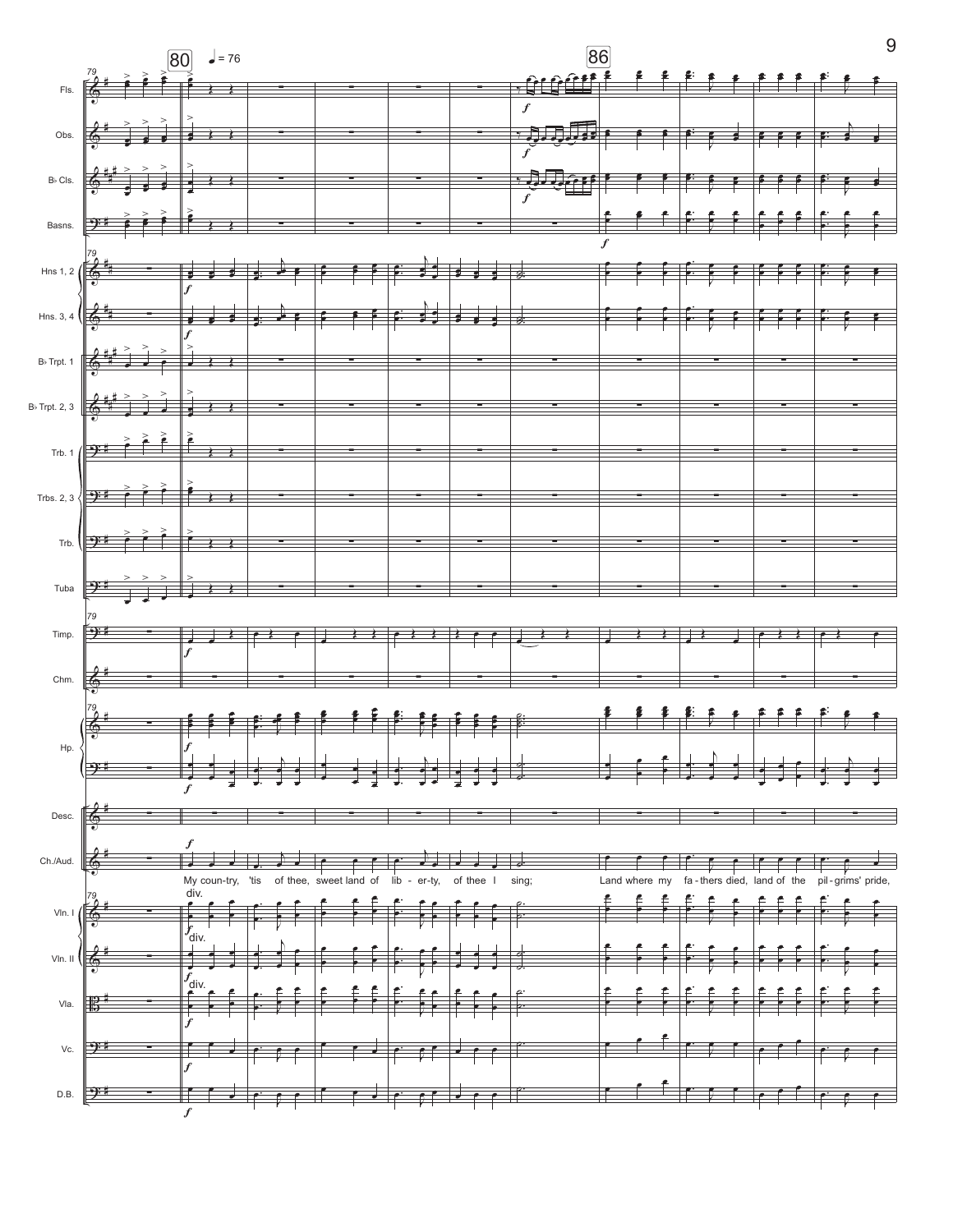